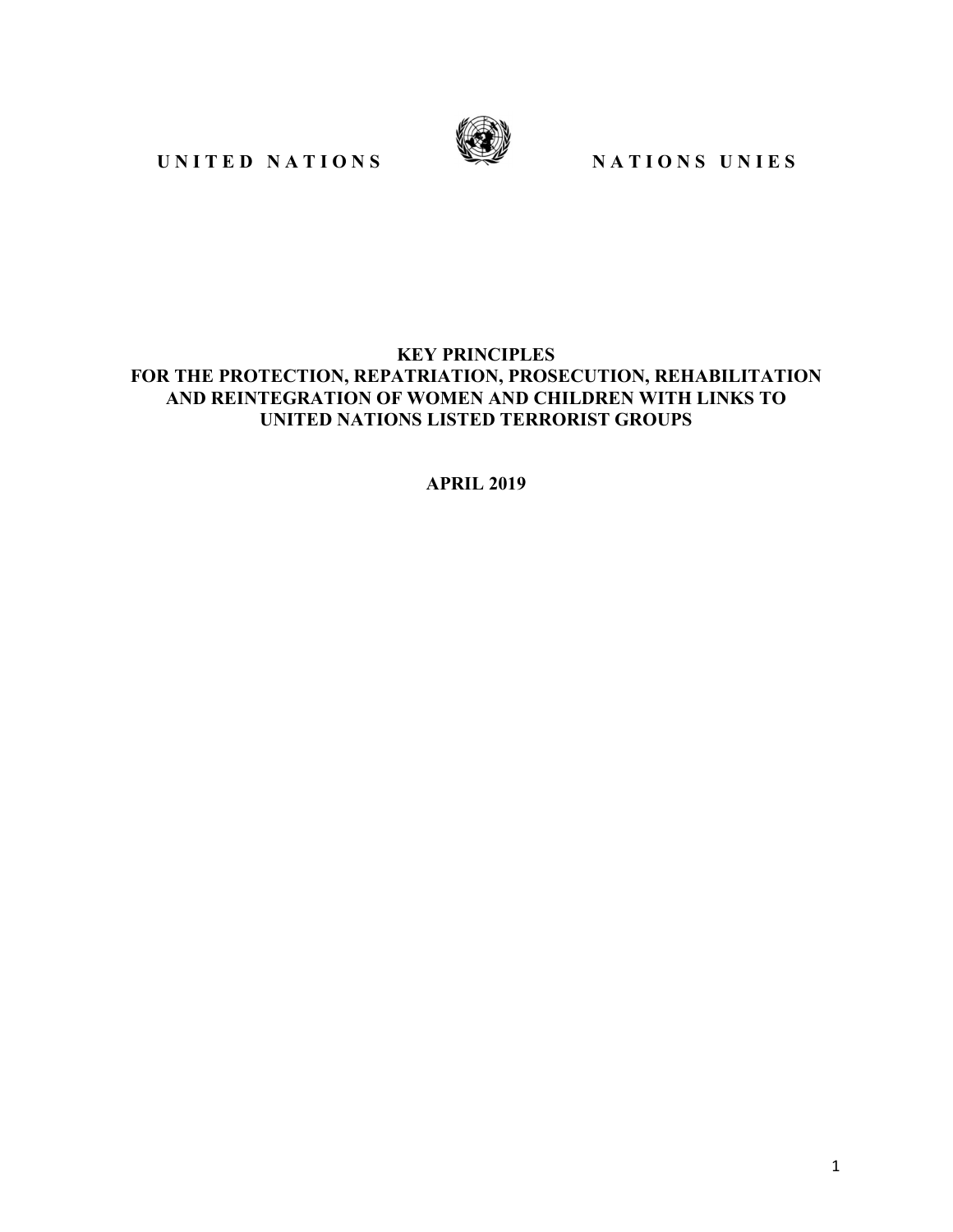## **FOREWORD**

#### By Secretary-General António Guterres

With the territorial collapse of the "Islamic State of Iraq and the Levant" (ISIL), thousands of people -- many of them women and children -- with links to UN-listed terrorist groups are either stranded in crowded camps or detained in Syria and Iraq, with limited access to food, medical care, due process and other fundamental rights and services. Similar challenges are present in Somalia, Libya and the Lake Chad Basin. These people, especially the women and children, have often experienced extreme violence and exploitation, and may have had little say in the decisions affecting their lives. They are also at heightened risk because of their close proximity to members of designated groups while detained or in camps.

Some Member States are engaged and ready to repatriate their nationals, while others are yet to develop clear policies on how to handle such cases. In confronting these difficult circumstances, all policies and actions that lead to statelessness must be avoided, and all policies and actions related to children should be firmly based on the principle of the "best interests of the child." Moreover, it should not be assumed, without due process and adequate protections, that these women and children have been actively participating in or supporting the activities of such groups. Otherwise, we risk compounding the trauma and continuing the cycle of violence for generations to come.

The United Nations system must leverage existing UN capacities and come together to better support Member States in addressing this complex challenge. All UN assistance is provided in accordance with relevant General Assembly and Security Council resolutions, and in line with all relevant international laws and United Nations regulations, rules, policies and procedures. This set of principles intends to enhance the coherence of UN action in this area in order to meet the needs of Member States and, most of all, of the people involved.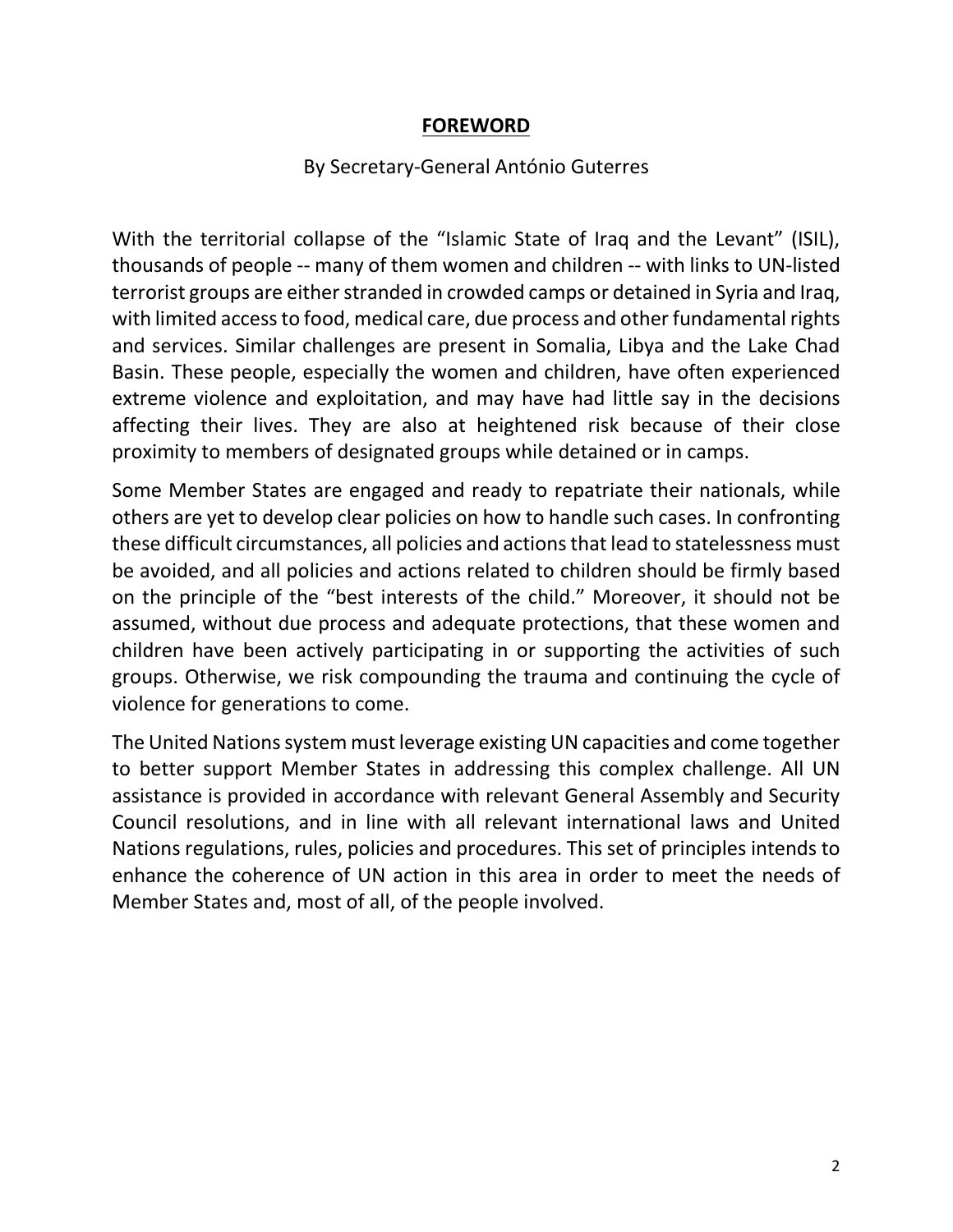## **Background**

<u>.</u>

The situation facing women and children with links<sup>1</sup> to United Nations listed terrorist groups is increasingly untenable. There is an urgent need to identify and implement solutions, which must acknowledge the distinct profiles of the individuals concerned and be specific to the immediate, medium- and longer-term challenges facing the countries and communities involved. The solutions needed go well beyond the immediate response to humanitarian needs and cannot be provided by humanitarian actors alone. Necessary measures include political engagement; repatriation; justice; prosecution (where appropriate), rehabilitation and reintegration; access to psychological expertise and support services; and consideration of security issues. This requires the engagement of Member States and other relevant actors, including civil society.

The United Nations has a responsibility to support Member States to comply with their obligations under international law. There are specific international law obligations applicable to Member States' action with regard to women and children with links to UN listed terrorist groups. However, UN agencies and other humanitarian actors engaged on the ground are faced with multiple challenges, including those of a political and practical nature.

Although some Member States have begun repatriating women and children, the pace of repatriation is slow, marked by unclear processes, and contingent on the availability and willingness of the Member State to provide consular services. The fate of these women and children often depends on the application of national laws, the level of protection they are granted (including international protection) and the approaches of the host countries and countries of origin to deal with this complex issue.

This situation is further complicated in practice as many children do not have legal documentation, are orphaned, or, are either accompanied by foreign mothers or fathers whose fates are uncertain or separated from their parents or responsible caregivers. Many of these women and children have been subjected to human rights violations and abuses and exposed to extreme acts of violence, with little or no access to appropriate medical, psycho-social and other forms of support, including holistic rehabilitation and reintegration programmes. In particular, children who have been living in areas under the control of such groups or who are otherwise suspected of having links with such groups, are critically vulnerable and subject to violence at multiple levels. They require specific protection and are entitled to individualised care and consideration.

This paper outlines the key legal, policy and operational principles that must be adhered to in the UN's system-wide response to this challenge. This includes improving system-wide coordination through the United Nations Global Counter-Terrorism Coordination Compact. It is not intended to be an exhaustive document, but rather, one that clarifies the vital elements that must be met by all UN entities in their support to protection, repatriation, prosecution, rehabilitation and reintegration efforts. This set of principles is particularly timely in light of the increasing demand for UN assistance in this context.

 $1$  This refers to women and children allegedly associated or affiliated with; or otherwise found to be accompanying individuals of United Nations listed terrorist groups.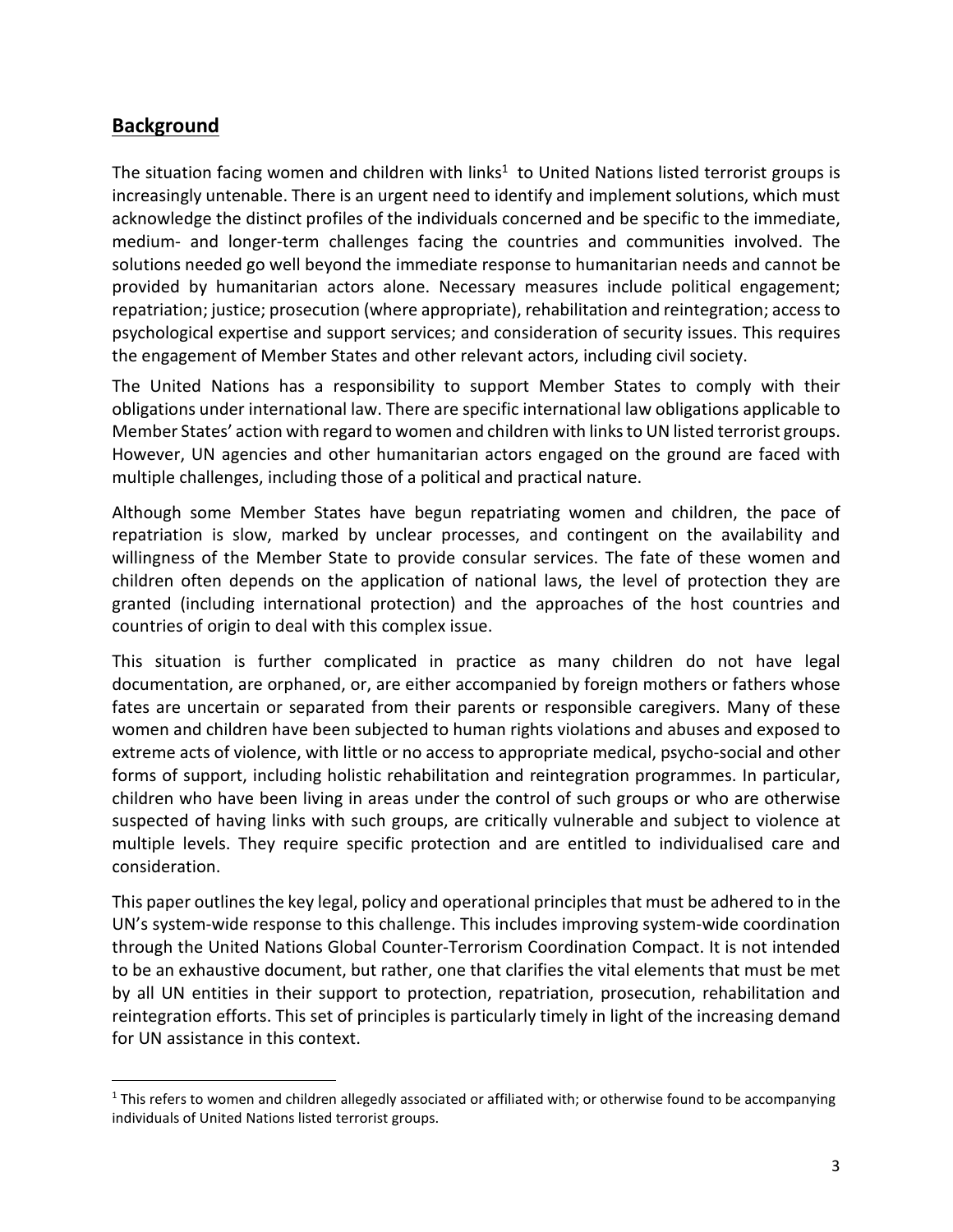## **Key Principles**

<u>.</u>

- **All measures taken by Member States for the protection, prosecution, repatriation, rehabilitation and reintegration of women and children should be in compliance with their obligations under international law, including international human rights law, international humanitarian law, and international refugee law, as well as international standards and relevant Security Council resolutions. Relevant General Assembly resolutions must also be taken into consideration**. These latter include Security Council Resolution 2178, requiring Member States to develop prosecution, rehabilitation, and reintegration strategies for returning foreign terrorist fighters; Security Council Resolution 2396, highlighting that women and children are often victims of terrorist groups' actions and that Member State actions must adhere to international human rights law; and Security Council Resolution 2427, outlining protections for children affected by armed conflict, including that children linked with armed groups, and those whose who have committed crimes, should be treated primarily as victims.
- **Member States have primary responsibility for their own nationals.** They should ensure that their citizens suspected of having committed crimes on the territory of another Member State are treated in accordance with international law, including international human rights law, international humanitarian law, and international refugee law, including through the provision of consular assistance. Member States should also ensure that their nationals who are family members of suspected foreign terrorist fighters and do not face serious charges are repatriated for the purposes of prosecution, rehabilitation and/or reintegration, as appropriate.
- **The right to nationality is enshrined in the Universal Declaration of Human Rights and in numerous treaties ratified by many States.<sup>2</sup> Safeguards and processes that protect people from becoming stateless must be in place.** All individuals have the right to a name, an identity and a nationality, and arbitrary deprivation of nationality is prohibited under international law. Pursuant to some of these treaties, women should have the right to bestow their own nationality onto their children. Additionally, Member States should accept their nationals and children born to their nationals, grant those children nationality, and take actions to prevent them from becoming stateless. Member States should ensure women and children have appropriate documentation, can return, and in no circumstances, by act or omission, implement policies that effectively render children stateless.

<sup>&</sup>lt;sup>2</sup> The International Covenant on Civil and Political Rights, the Convention on the Rights of the Child, the International Convention on the Elimination of All Forms of Racial Discrimination, the Convention on the Elimination of All Forms of Discrimination against Women, the Convention on the Nationality of Married Women, the Convention on the Rights of Persons with Disabilities and the International Convention on the Protection of the Rights of All Migrant Workers and Members of Their Families. The issue of nationality is also regulated in the Convention on the Reduction of Statelessness, the Convention relating to the Status of Stateless Persons and the Convention relating to the Status of Refugees. An explicit and general prohibition on the arbitrary deprivation of nationality can be found in numerous of these instruments, the UDHR and General Assembly resolution 50/152.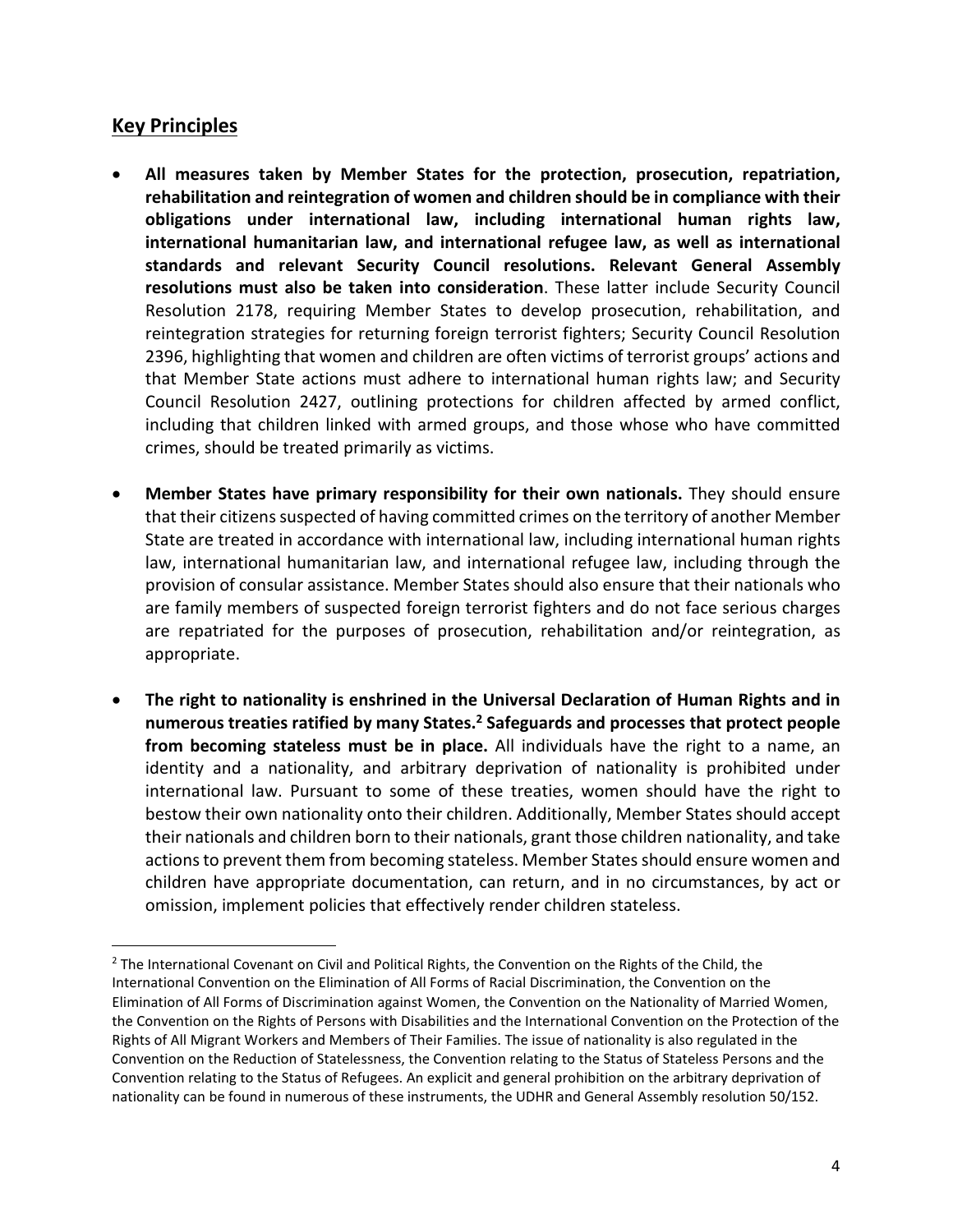- There must be **individual assessment and screening to appropriately assess each case and determine each person's affiliation and/or victimhood**, while taking into account age and gender considerations. The Counter-Terrorism Committee Madrid Guiding Principles and its Addendum provide practical and policy guidance in this regard.<sup>3</sup>
- **Children should be treated first and foremost as victims and their treatment must be determined with the best interests of the child as the primary consideration**, in line with the Convention on the Rights of the Child. This includes actions taken by both public and private actors and in legislative, judicial, and administrative decisions. Children have special rights and protections that apply in all situations, irrespective of the children's age, sex, or other status, including actual or perceived family or personal affiliation.
- Where women or children are suspected of having committed criminal acts, **due process and fair trial standards, including the presumption of innocence and the right to an appeal must be adhered to, with the appropriate consideration for age and gender.** When relevant, these women and children should be repatriated to the countries of nationality for judicial proceedings.

#### *Humanitarian and Human Rights Principles<sup>4</sup>*

l

- **Humanitarian assistance must be provided without discrimination** and according to the principles of humanity, neutrality and impartiality, including to all individuals irrespective of their perceived status or affiliation.
- **Humanitarian actors should have timely and unimpeded access to people in need** so that they can provide humanitarian assistance, particularly in conflict zones. This requires UN humanitarian actors and their humanitarian partners to have the ability to provide assistance and protection in an impartial, neutral and independent manner, and engage with all relevant parties to conflict to reach those in need.
- International human rights law provides that **everyone has the right to return to his or her country of nationality**. Any limitations to that right must be lawful, pursuant to a legitimate aim and necessary and proportionate to achieve that aim

<sup>3</sup> https://www.un.org/sc/ctc/news/document/s-2018-1177-addendum-guiding-principles-foreign-terroristfighters-2018/

<sup>&</sup>lt;sup>4</sup> Please also refer to "Guidance to States on Human Rights-Compliant Responses to the Threat Posed by Foreign Fighters", a 2018 publication by the UN Inter-Agency Working Group on Promoting and Protecting Human Rights and the Rule of Law while Countering Terrorism and the **UNODC** handbook on Children Recruited and Exploited by Terrorist and Violent Extremist Groups: The Role of the Justice System..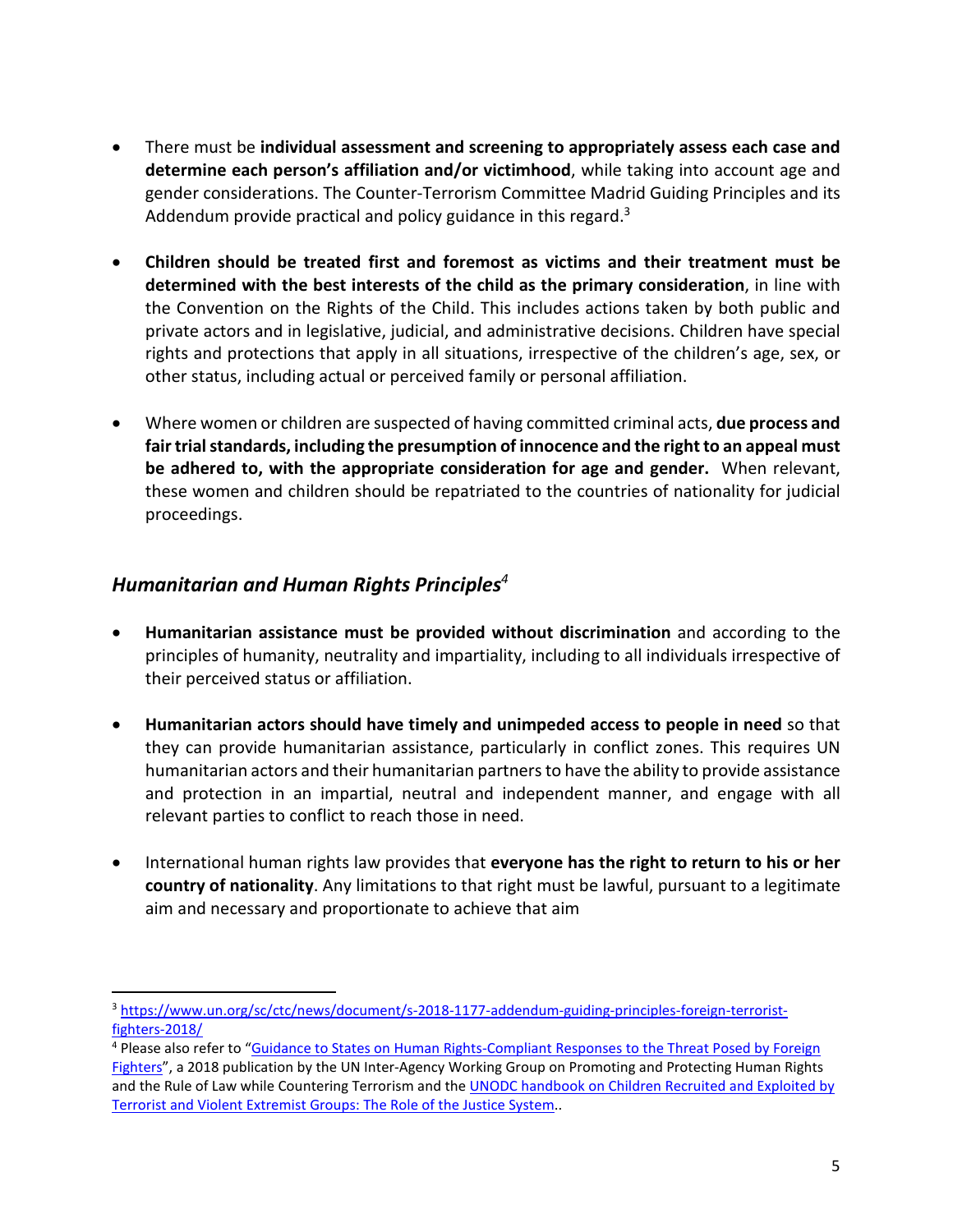• **Repatriation of women and children must not come at the cost of violating the principle of non-refoulement**. Member States are obliged not to expel, return, extradite or otherwise remove a person to another State, when there are substantial grounds for believing that they would be at risk of being subjected to serious violations of human rights, including torture or cruel, inhuman and degrading treatment or punishment.

## *Specific Principles regarding the Rights of Children*

- **The best interests of the child must be given primary consideration in all actions concerning them, including in relation to maintaining family unity**. Member States, with United Nations support, should implement Best Interest Assessment/Best Interest Determination (BIA/BID) processes with key safeguards in place, to determine whether repatriation or other actions are in the best interest of a child. Member States should seek the free and informed consent of parents before separating children for repatriation, unless separation is decided to be in the child's best interests.
- **Alternative care arrangements should be explored for situations in which children cannot remain with their parents or where it is not in the best interest of the child to remain with his or her primary care givers**. Family-based interim care arrangements should be prioritized, followed by community-based interim care arrangements.
- **Children linked with United Nations listed terrorist groups should only be detained as a measure of last resort** and for the shortest appropriate period of time. Alternatives to detention for children should be prioritized. Children should be detained separately from adults unless otherwise in their best interests and to prevent family separation.
- **Rehabilitation and reintegration of children linked with United Nations listed terrorist groups must be prioritized**, in line with the Optional Protocol to the Convention on the Rights of the Child on the Involvement of Children in Armed Conflict. This includes access to age and gender appropriate services, including mental health and psychosocial support, education and legal assistance.
- **Member States must respect the privacy and confidentiality of children with links to United Nations listed terrorist groups.**
- **Member States should prevent the further stigmatization of children with links to United Nations listed terrorist group where possible**. In the absence of criminal evidence, Children should not be placed on watch lists or in other databases based on family affiliation or alleged affiliation with an armed group.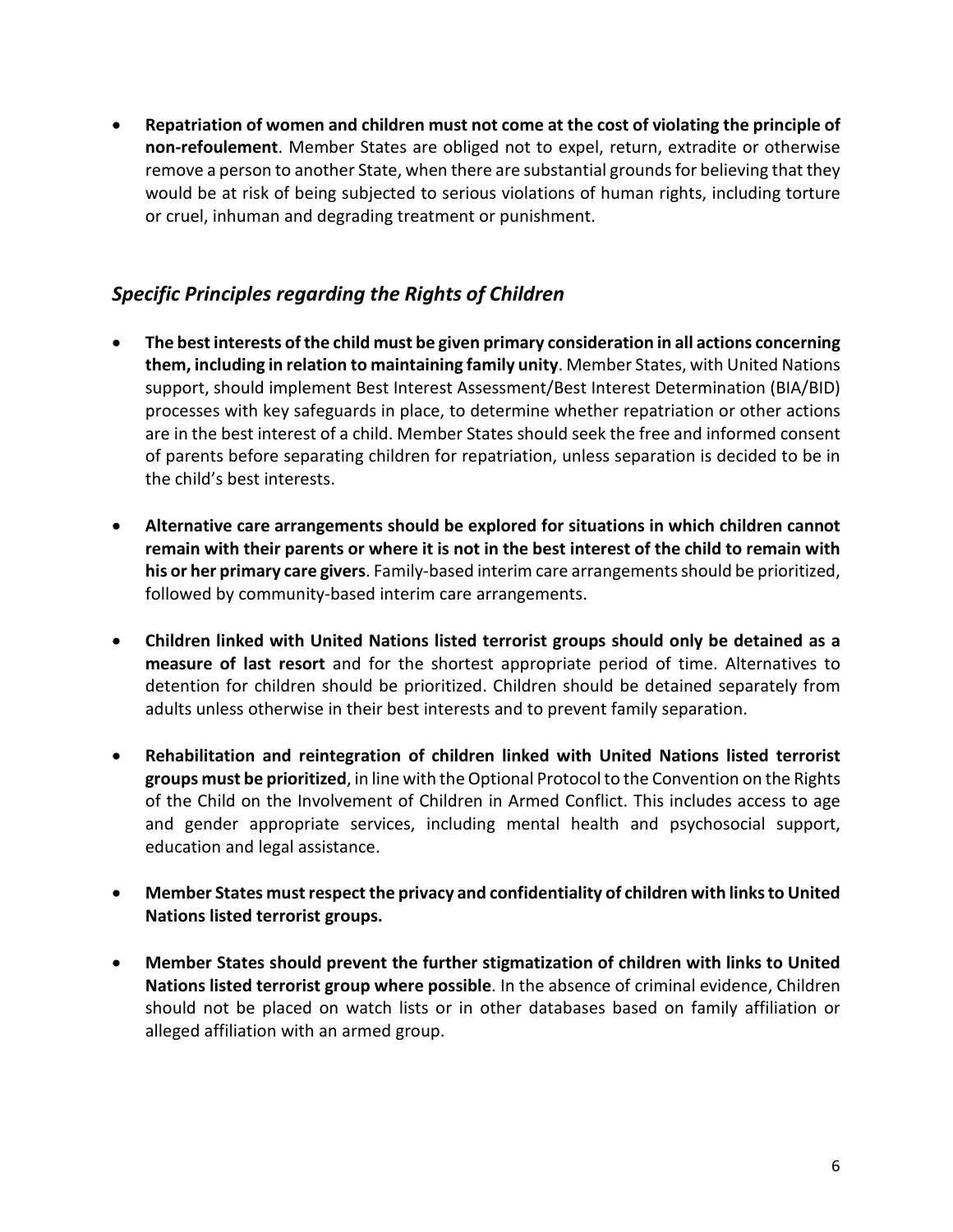## *Specific Principles regarding the Rights of Women*

- **Women can be both facilitators, supporters, perpetrators of crimes and victims of violence, abuses and other human rights violations**. Women **suspected of committing crimes should be prosecuted in a fair and non-discriminatory manner** within the framework of international standards, while given the support they need as victims.
- **Criminal justice processes must be gender responsive**, and address the needs of women, in particular young women, including within detention, interrogation, as well as witness protection programmes. Such **gender-sensitive practices** are key to effectively protecting women who are victims of sexual and gender-based violence form secondary victimization and stigmatization.
- **Women survivors of violence, abuses and other human rights violations** must be provided with all possible support. **The rehabilitation and reintegration of women requires tailored strategies** to address their specific needs and minimize risks leading to stigmatization and exclusion.

## *Principles related to the prosecution of Women and Children*

- **Criminal responsibility is individual. Nobody should be detained or prosecuted for crimes committed by family members.** Many women and children come into contact with United Nations listed terrorist groups through family links and should be treated in accordance with the principle of the presumption of innocence. It should not be assumed that such women and children are members of these groups or have carried out acts in support of such groups, and such a determination should be made on a case-by-case basis.
- **There should be a presumption against the prosecution of children and they should be treated primarily as victims.** Children should not be detained or prosecuted solely for their association with or membership in any armed group, including designated groups. Nonjudicial measures should be preferred in relation to children accused of any crimes in relation to terrorist groups. Children's best interests require prioritization of rehabilitation and reintegration in any contact they have with the law.
- **Any prosecution of children should respect internationally recognized standards of juvenile justice**, including in relation to minimum age of criminal responsibility, which the Committee on the Rights of the Child has recommended to be no lower than 12 years of age, preferably between 14 and 16. Justice procedures must consider the age of the child at the time of the alleged criminal act. Children over the age of minimum criminal responsibility may be liable for certain actions, but only under internationally recognized juvenile justice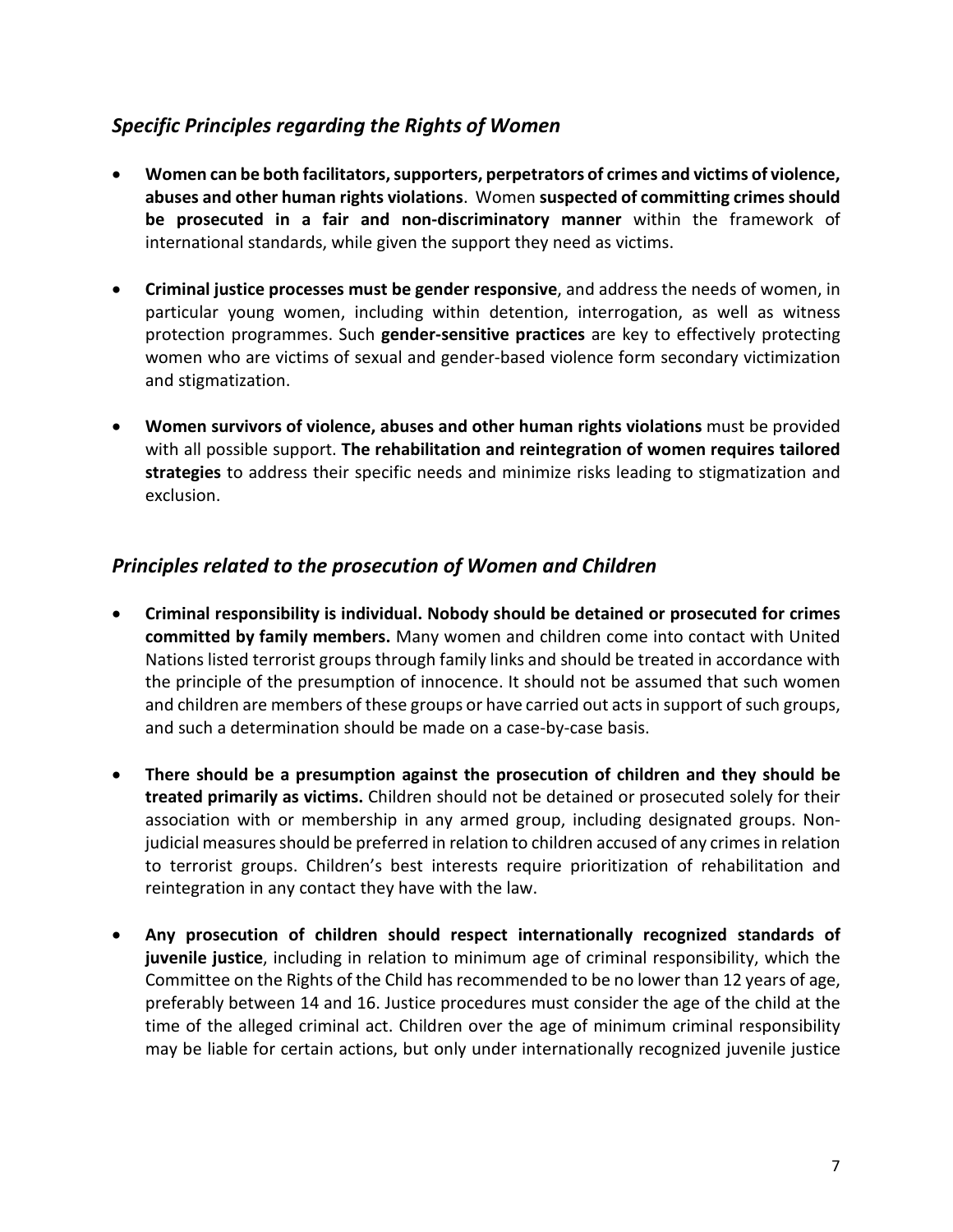and fair trial standards applicable to children.<sup>5</sup> Individuals must never be subject to the death penalty or life imprisonment without parole for acts they have committed while a child.

- **Juvenile justice systems should be used for children who have reached the minimum age of criminal responsibility, as opposed to military or special security courts, including for charges of terrorism or national security offenses.** Domestic legislation should not define different (lower) ages of criminal responsibility solely for terrorism related offences or for offences against national security.
- **Torture in all forms is prohibited, as in the Convention against Torture and Other Cruel, Inhuman or Degrading Treatment or Punishment.** Information obtained through the use of torture shall be inadmissible as evidence.

# **Operational Principles for the coordination of assistance to Member States**

- UN agencies should deploy an approach based on international law, including international humanitarian law, international human rights law and international refugee law, and the principles contained in section (B) above, to strengthen legal frameworks, social service work forces and systems, and justice systems to support children and families affected by conflict on an equitable basis, and to facilitate assistance to governments on repatriation, reintegration, and other relevant services and activities in line with their mandates. Their approach should also be in accordance with the United Nations regulations, rules, policies and procedures.
- Requests by Member States for support from the United Nations on the above can be sent directly to any relevant UN agency. Requests by Member States for in country assistance, technical support or advice can be made directly to respective UN Agencies either directly or through the Resident and Humanitarian Coordinators. The Coordination Committee of the Global Counter Terrorism Compact should also be kept informed of these requests and subsequent follow-up activities to ensure system-wide coordination, enhance the coherence and resources available to address the full range of Member State needs, and facilitate reporting on the Organization's work to support Member State implementation of the General Assembly's Global Counter Terrorism Strategy.
- At the global level, requests can also be sent, to the Under-Secretary-General for Counter-Terrorism, acting in his capacity as Chair of the Coordination Committee of the United Nations Global Counter-Terrorism Coordination Compact, who will then disseminate this to all relevant United Nations entities, as well as notify UN in-country leadership; bearing in mind the United Nations Children Fund (UNICEF)'s critical role with regards to children-

l

<sup>5</sup>These include the Convention on the Rights of the Child, the Beijing Rules, the Havana Rules, the Riyadh Guidelines and the UN Model Strategies and Practical Measures on the Elimination of Violence against Children in the Field of Crime Prevention and Criminal Justice and other key principles.